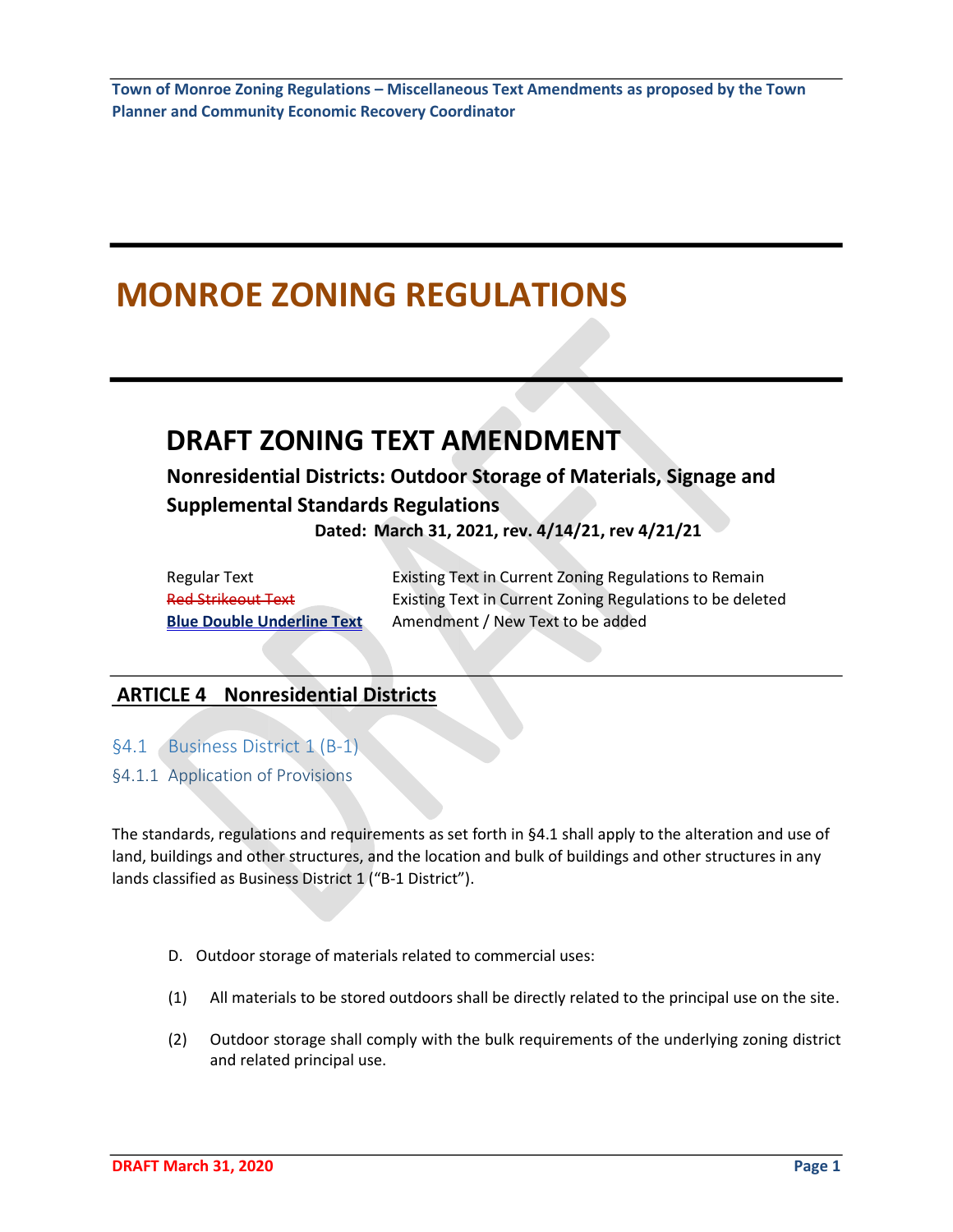- (3) The outdoor storage area shall be restricted to the following standards:not exceed twenty percent (20%) of the gross floor area of the principal building.
	- A. B-1 District: up to 20 percent of lot area
	- B. B-2 District: up to 20 percent of lot area
	- C. LOR District: up to 20 percent of lot area
	- D. I-1 District: up to 40 percent of lot area
	- E. I-2 District: up to 40 percent of lot area
	- F. I-3 District: up to 40 percent of lot area
- (4) Outdoor storage shall not interfere with parking, site access or on-site circulation of vehicles and pedestrians.
- (5) Materials shall be stored in an environmentally safe and orderly fashion, and shall be properly secured. The contents of outdoor storage shall be temporary in nature.
- (6) Outdoor storage areas shall be screened from adjoining properties and shall conform to landscaping and screening requirements of these Regulations.
- (7) The limit or area of approved outdoor storage shall be physically delineated, controlled and contained by buildings, structures, fencing, landscaping or a combination thereof to screen said area and the contents therein.
- §6.3 Signs
- §6.3.1 Sign Permits
	- **A.** No sign shall be established, erected, constructed, reconstructed, extended, enlarged or altered without obtaining a Zoning Sign Permit from the Zoning Enforcement Officer, which shall serve as a certificate of zoning compliance, unless otherwise exempted by these Regulations. New signage shall be included as part of a Special Exception Permit / Site Development Plan application and shall be reviewed and approved by the Commission as part of said application.
	- **B.** Where a sign is subject to the provisions of the State of Connecticut Basic Building Code, a building permit shall also be required.
	- **C.** No variance shall be granted by the Zoning Board of Appeals concerning any sign.
	- C If any sign does not conform to these sign standards, whether being preexisting nonconforming or by virtue of a granted Zoning Board of Appeals variance, and is discontinued, altered,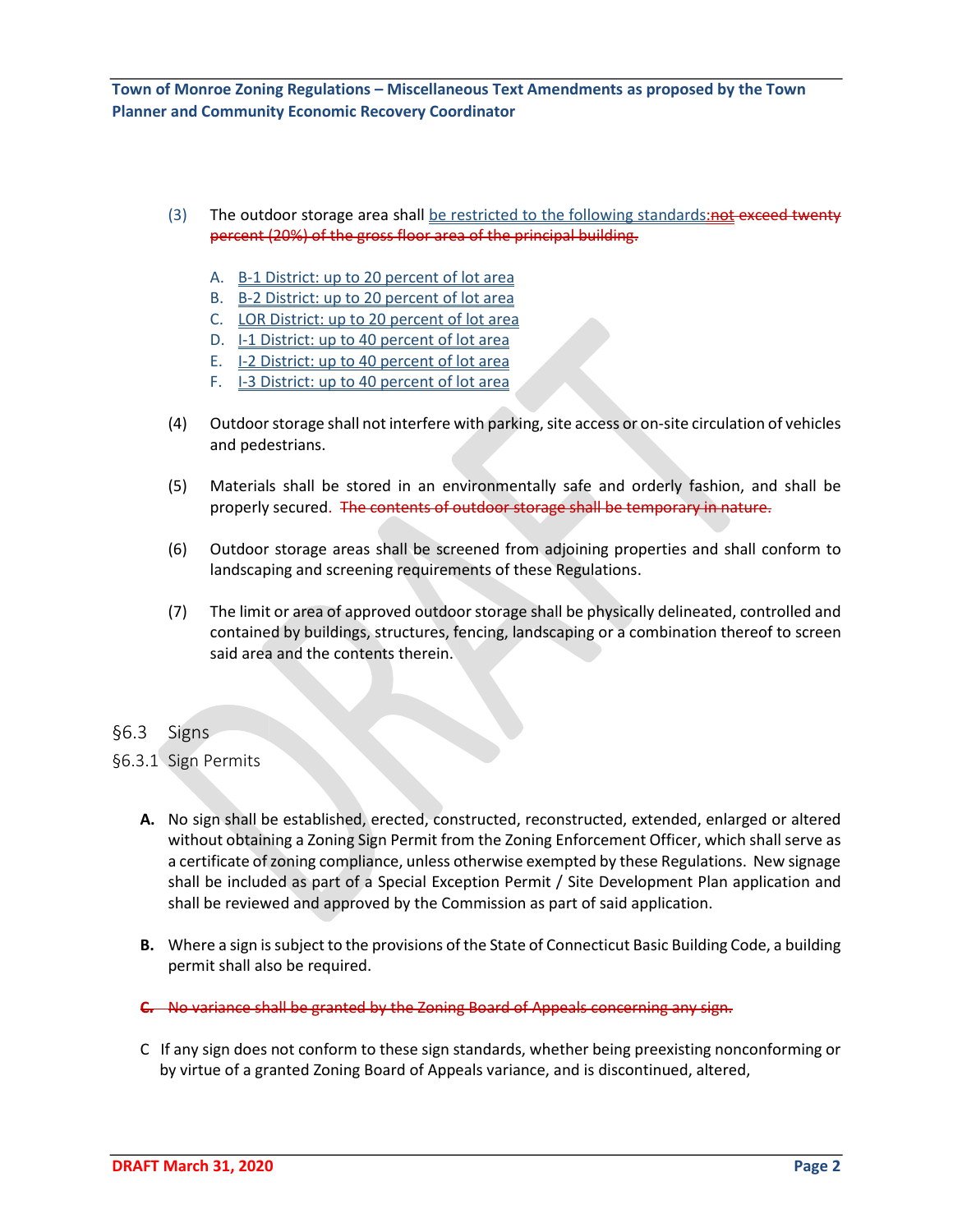reconstructed, enlarged, extended or moved, its replacement or the alterations shall conform to these sign standards. No existing sign shall be altered, reconstructed, enlarged, extended or moved except in accordance with these sign standards. However, the repainting or repair of existing signs and changing of tenant names is permitted.

#### §6.3.2 Prohibited Signs

- **A.** All signs not specifically permitted are prohibited. Prohibited signs shall also include roadside signs, animated or moving signs, balloon signs, banners or streamers, beacons or search lights, billboards, festoons, flag signs, inflatable signs, flashing or intermittent signs (including vending machines and those inside a building that are visible from the road, a parking area or an adjacent property), roof signs, vehicular signs not used in the normal course of business, signs for an offpremises location (except an otherwise permitted free-standing sign on a private commercial street as set forth in §6.3.7A(3) of these Regulations. Vehicles with signs painted on or attached thereto shall not be parked in visually conspicuous locations so as to function as a free standing sign.
- **B.** No vehicle shall be utilized as a sign and no registered vehicles with signs shall be allowed to remain in any given parking space, with the exception of a residential driveway consistent with and where permitted by these Regulations, for longer than a twenty-four (24)-hour period.

#### §6.3.3 Exemptions

- **A.** The following signs shall be exempt from the provisions of this Section, except §6.3.4 and §6.3.9: Governmental, Name Plate, Political, Private Sale or Event.
- **B.** The following signs shall be exempt from the provisions of §6.3.1A, but shall comply in all respects with all other provisions of §6.3: Agricultural, Construction, Home Occupation, Real Estate, Seasonal or Special Event.
- **C.** Such other signs as may be exempted elsewhere in these Regulations.
- §6.3.4 Height, Location and Number of Signs
	- **A.** A single commercial/industrial tenant building may have one (1) sign attached to the building. A multiple commercial/industrial tenant building may have one (1) sign attached to the building per tenant space. However, except any individual retail commercial tenant with a storefront in excess of one-hundred (100) linear feet may allocate its total allowed wall sign area between multiple wall signs provided the cumulative area of all such wall signs does not exceed the total area permitted for said individual tenant.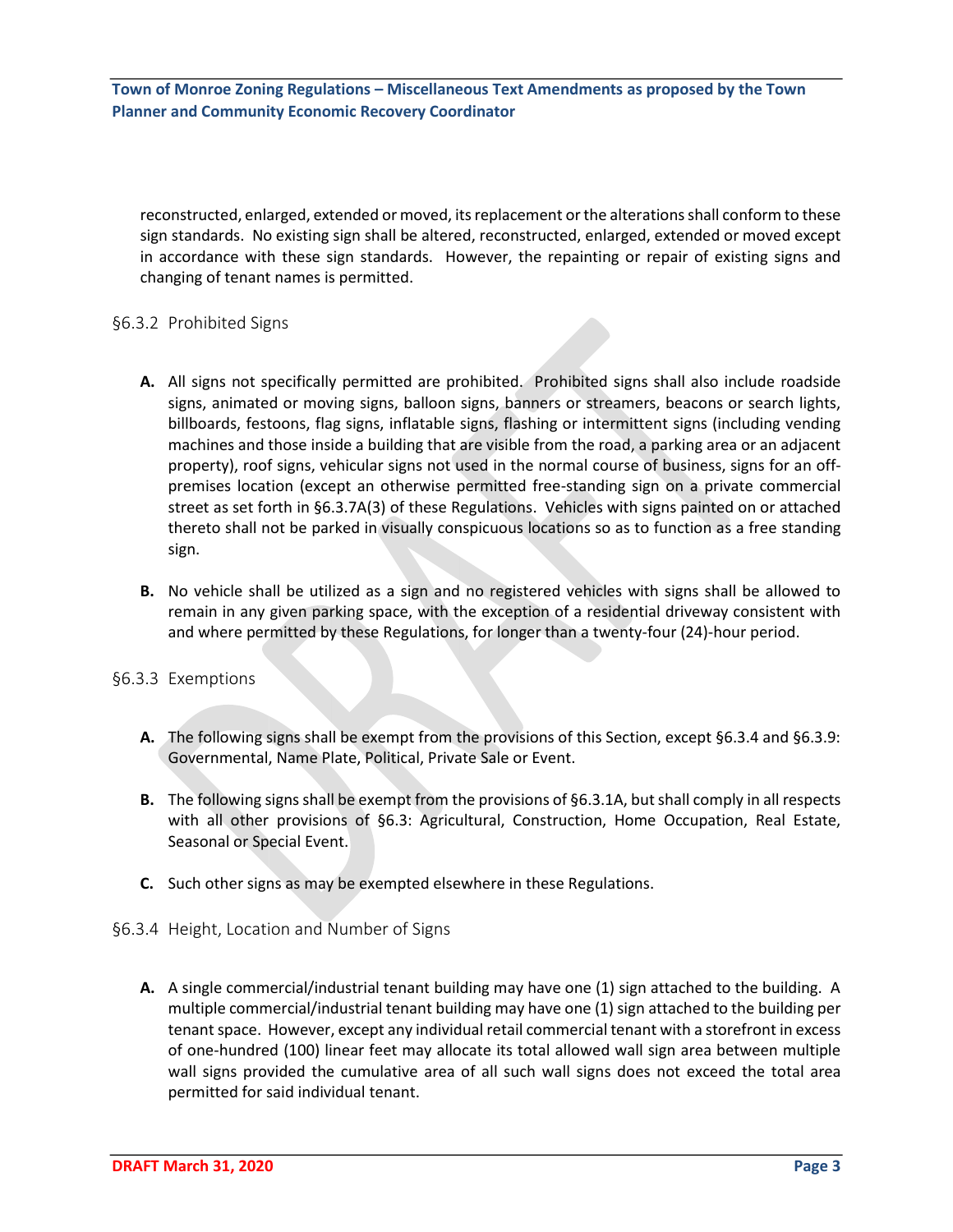- **B.** The length of a tenant wall sign on the front façade of the building may not exceed seventy-five percent (75%) of the length of the tenant's front facade.
- **C.** A sign composed of a combination of individual characters and/or logos combined in context, shall be considered a single sign.
- **D.** No sign may be on a side or rear wall unless such wall faces a street or parking area, or is at least seventy-five (75) feet from any other commercial/industrial structure.
- **E.** Signs attached to a building shall not project above the exposed wall of the building upon which it is attached. No sign shall be displayed, located, mounted or attached to or on a roof.
- **F.** Signs attached to buildings may project into the area required for setbacks, provided that the sign does not project more than fifteen (15) inches from the building.
- **G.** A permitted freestanding sign shall be located no closer than five (5) feet from a street line and no closer than ten (10) feet from any other property line. or street line.
- **H.** No freestanding ground sign or monument sign shall exceed a height of 20 feet.
- **I.** On a corner lot of five (5) acres or more, one (1) freestanding sign may be permitted at the discretion of the Commission along each street, provided at minimum an access driveway is also provided from each street, and provided that the distance between the centerline of each driveway at the street line is no less than one-thousand-five-hundred (1,500) linear feet.

#### §6.3.5 Obstructions

No sign shall be so arranged that it interferes with traffic through glare, lighting arrangement, through blocking of reasonable sight lines for streets, sidewalks, or driveways, through confusion with a traffic control device (by reason of its color, location, shape or other characteristics or through any other means). No sign shall be located or maintained so as to obstruct any door, window or fire escape or to cause any other hazard to the public health or safety.

§6.3.6 Projected and Hanging Signs

No sign shall project over any sidewalk, driveway, walkway, roadway, alley or right-of-way of any public or private street or highway.

§6.3.7 Permitted Total Freestanding Sign Area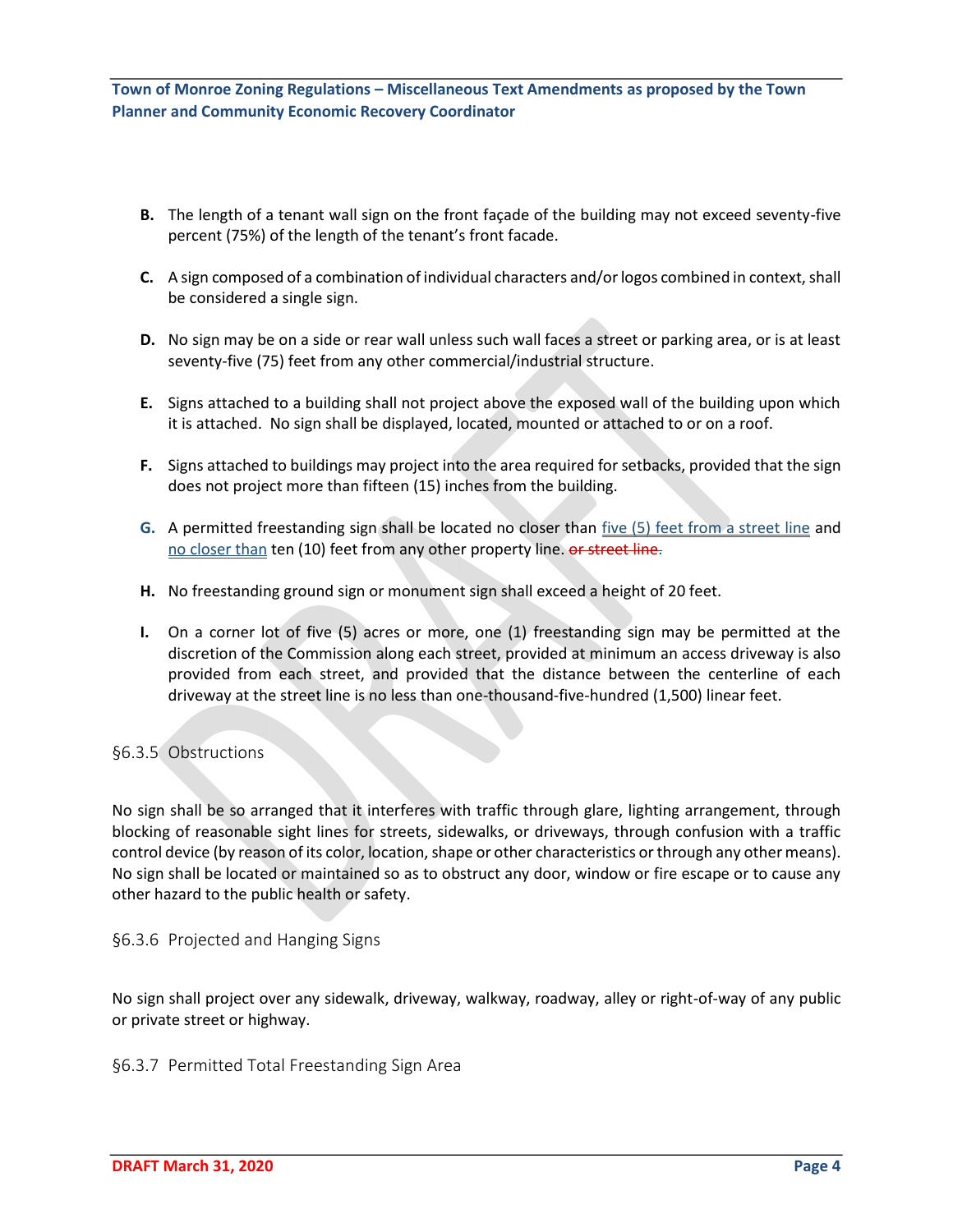#### **A. Freestanding Signs in Nonresidential Districts:**

- (1) In the case of nonresidential use of a single lot where the principal building(s) has a total floor area of less than forty-thousand (40,000) square feet, the maximum sign area of a permitted freestanding sign shall not exceed forty (40) square feet in total sign area.
- (2) In the case of nonresidential use of a single lot where the principal building(s) has a total floor area of forty-thousand (40,000) square feet or more, the maximum total sign area of a permitted freestanding sign shall not exceed eighty (80) square feet in total sign area, except no individual user of said lot shall be permitted a sign area greater than forty (40) square feet.
- (3) In addition to that permitted in Subsections (1) or (2) above, one (1) freestanding sign may be permitted within a private commercial street right-of-way at the intersection of a State Highway and an approved private commercial street, subject to the following:
	- (a) Such sign shall be for the sole purpose of identification of a lot(s) or tenant(s) of a lot(s) which meet the following criteria:
		- The lot shall be 10 acres or more;
		- The lot shall front solely of the private commercial street; and
		- The lot shall be at least 350 feet from the midpoint of the intersection.
	- (b) Such sign shall not exceed a total sign area of fifty (50) square feet and no individual user sign panel shall exceed a sign area of twenty five (25) square feet. The total sign area shall be divided equally between the total number of panels to be located on the sign in order to create uniform panel sizes.
	- (c) Such sign shall be a ground sign (no pole signs) as defined in these Regulations.
	- (d) Such sign shall not be internally illuminated.
	- (e) Such sign shall be located within a planted landscaped area measuring a minimum of eight-hundred (800) square feet. Plantings shall provide seasonal variation.
	- (f) Any other freestanding sign on said lot(s) as otherwise permitted by these Regulations shall be a non-internally illuminated ground sign (no pole signs) only.
- (4) No permitted freestanding sign of any size shall display more than eight (8) user names. Any name, whether an individual user or center name, shall count towards the total number of names allowed under these Regulations. However, the Commission prefers that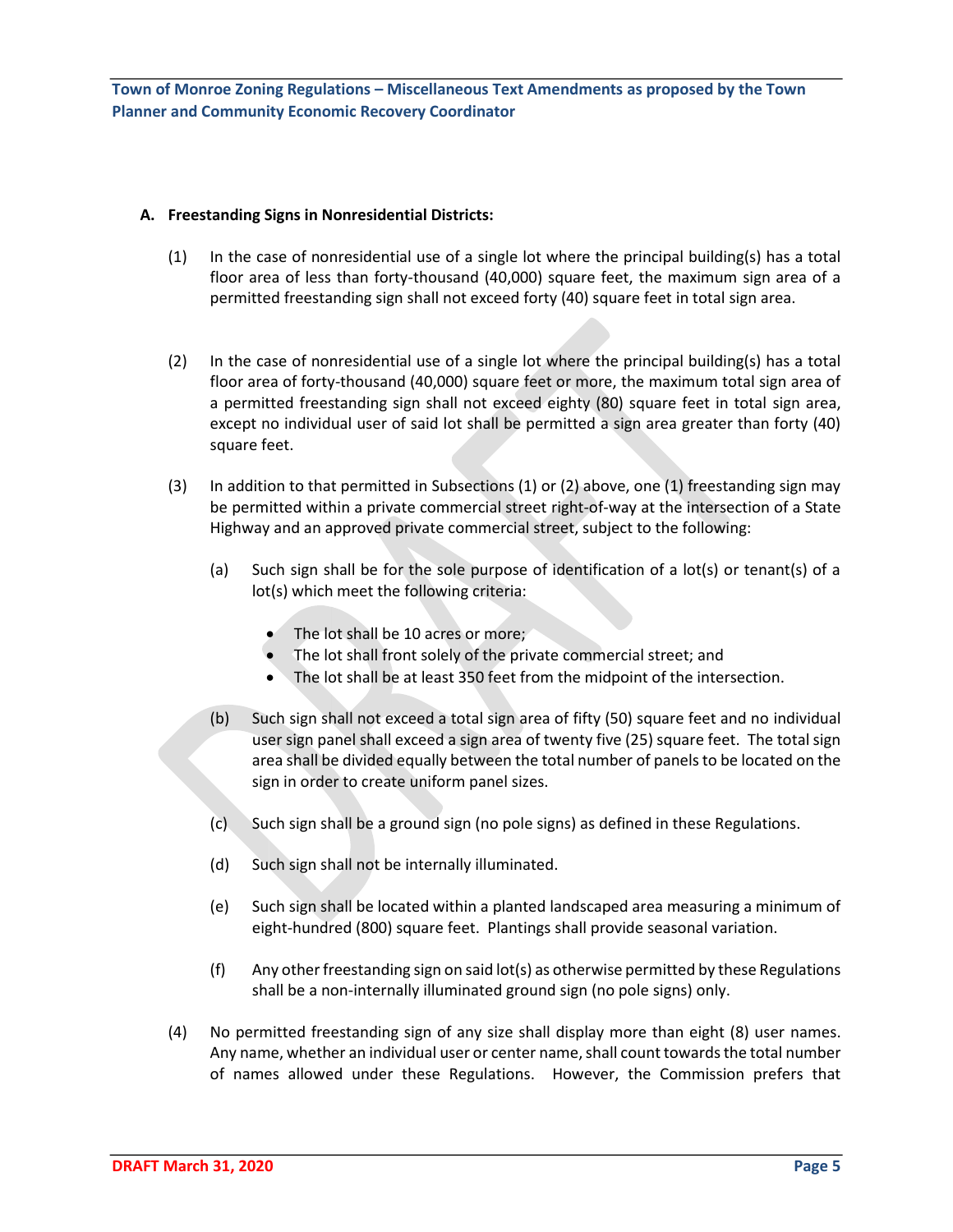permitted freestanding signs, particularly where multiple users occupy a single lot, display a single center name rather than individual user names.

- (5) The property street number shall be included in all permitted freestanding signs within the body of the total sign area. The street number shall be located at the top of said sign area.
- (6) The following maximum and minimum character heights shall be required for all copy on permitted freestanding signs for the purpose of creating legible graphics which can be seen and responded to within safe distances to maneuver a car:
	- (a) Maximum Character Height No letter, number, character or other symbol shall exceed a height of three (3) feet for a single line of copy or two (2) feet for multiple lines of copy.
	- (b) Minimum Character Height No letter, number, character or other symbol shall be less than four (4) inches in height.

#### **B. Signs in Residential and Farming Districts:**

- (1) One freestanding sign per lot may be permitted. Freestanding signs shall not exceed ten (10) square feet in area. The sign may be double facing.
- (2) The total area of signs on any lot excepting freestanding signs shall not exceed ten (10) square feet in area.
- (3) On premises which are for sale or for rent, not more than two (2) signs which shall advertise only the premises, provided such a sign shall have an area not exceeding ten (10) square feet; however, only one (1) such sign is permitted along any given street frontage where that frontage shall be less than two-hundred (200) feet. All such signs shall be removed within seven (7) days following actual sale or lease of property.

#### §6.3.8 Measurement of Sign Area

- **A.** The area of a sign shall be considered to include all lettering, wording and accompanying designs or symbols, together with any background different from the building, whether painted or applied, when it is designed as an integral part of, and obviously related to the sign; and when the sign consists of individual letters or symbols attached to or painted on a building wall or window, the area shall be considered to be that of the smallest rectangle which encompasses all of the letters or symbols.
- **B.** In the case of a freestanding sign or a sign that can be seen from both sides, the area shall be determined by multiplying the outside dimensions of the sign, not including the vertical, horizontal or diagonal supports which affix the sign to the ground, unless such supports are evidently designed to be part of the sign as defined herein.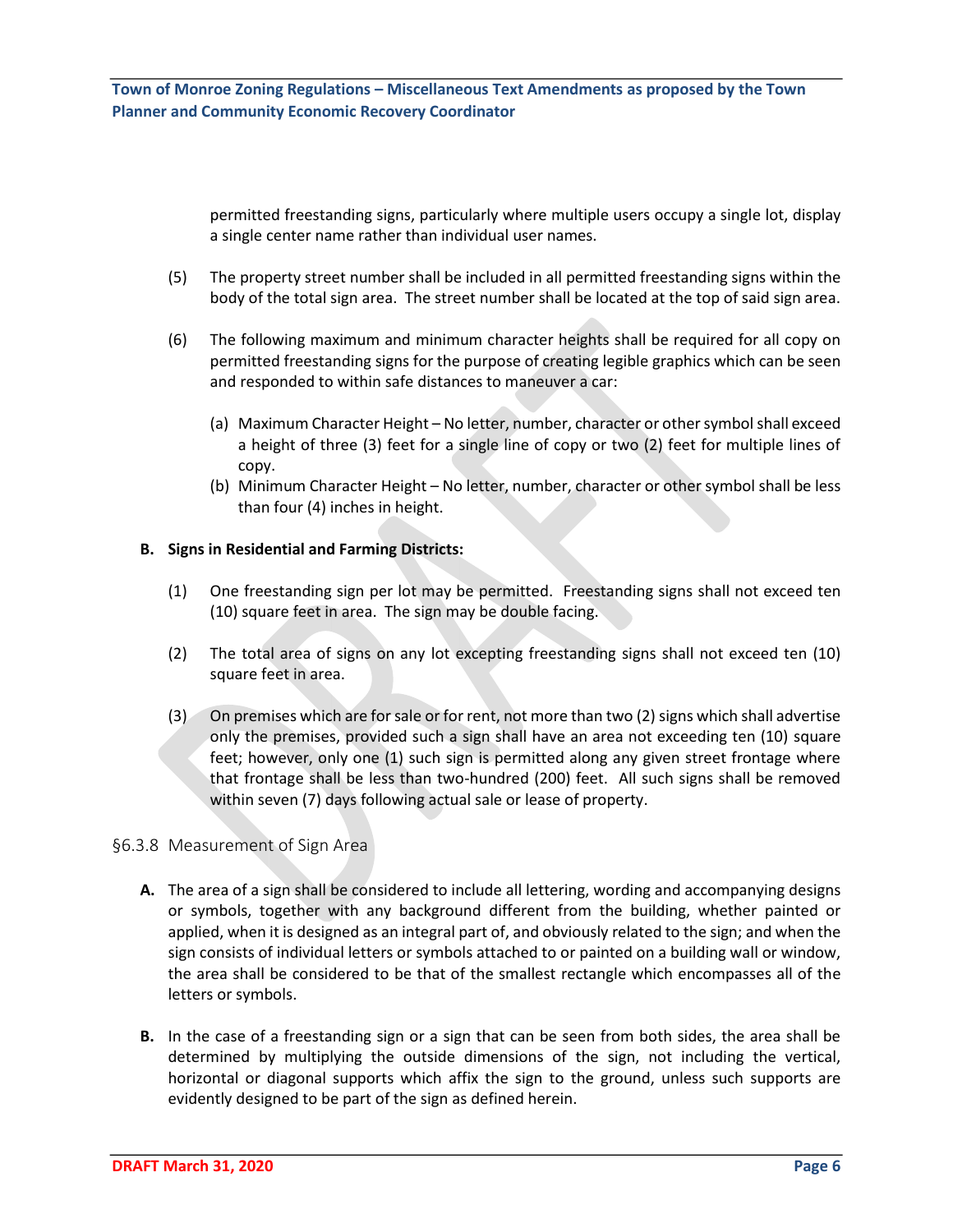§6.3.9 Specific Regulations Pertaining to Permitted Signs by Type

| <b>Type of Sign</b>             | <b>Maximum</b>   | <b>Maximum</b> | Permit          | <b>Requirements</b>                                                                                             |
|---------------------------------|------------------|----------------|-----------------|-----------------------------------------------------------------------------------------------------------------|
|                                 | Area             | <b>Height</b>  | <b>Required</b> |                                                                                                                 |
| <b>Agricultural Sign</b>        | 16sf             | 8 feet         | <b>No</b>       | One permanent freestanding or wall agricultural sign per                                                        |
|                                 |                  |                |                 | farm and farm stand is allowed. Sign shall not be                                                               |
|                                 |                  |                |                 | illuminated.                                                                                                    |
| <b>Business Identification,</b> |                  |                |                 | A minimum of 10 feet from the property line. For                                                                |
| <b>Freestanding Ground Sign</b> |                  |                |                 | multiple tenant facilities, separate freestanding signs                                                         |
|                                 |                  |                |                 | shall not be displayed by individual establishments. The<br>style, design and construction shall be related and |
|                                 |                  |                |                 | compatible with the architectural style and design of site                                                      |
|                                 |                  |                |                 | buildings and other site structures and signs. Use of                                                           |
|                                 |                  |                |                 | wood and other natural materials as well as external                                                            |
|                                 |                  |                |                 | illumination are preferred.                                                                                     |
| <b>Residential Districts</b>    |                  |                |                 |                                                                                                                 |
| <b>Freestanding Sign</b>        | 10sf             | 8 feet         | Yes             |                                                                                                                 |
| Pole Sign                       | 10sf             | 8 feet         | Yes             | Only one type of such sign is permitted.                                                                        |
| <b>Ground Sign</b>              | 10 <sub>sf</sub> | 8 feet         | Yes             |                                                                                                                 |
| <b>Nonresidential Districts</b> |                  |                |                 |                                                                                                                 |
| <b>Freestanding Sign</b>        | 40 sf            | 20 feet        | Yes             |                                                                                                                 |
| Pole Sign                       | 40sf             | 20 feet        | Yes             | Only one type such sign is permitted.                                                                           |
| <b>Ground Sign</b>              | 40 sf            | 8 feet         | Yes             |                                                                                                                 |
|                                 |                  |                |                 |                                                                                                                 |
| Construction Sign,              |                  |                |                 | Restricted solely to the period of such construction.                                                           |
| Freestanding                    |                  |                |                 | Shall not be illuminated.                                                                                       |
| <b>Residential Districts</b>    | 16sf             | 8 feet         | <b>No</b>       |                                                                                                                 |
| <b>Nonresidential Districts</b> | 32 sf            | 8 feet         | <b>No</b>       |                                                                                                                 |
| <b>Directional Sign</b>         | 4 sf, or as      | 8 feet         | <b>No</b>       | Shall not include any advertising or name of                                                                    |
|                                 | required by      |                |                 | establishment.                                                                                                  |
|                                 | <b>CTDOT</b>     |                |                 |                                                                                                                 |
|                                 |                  |                |                 |                                                                                                                 |
|                                 |                  |                |                 |                                                                                                                 |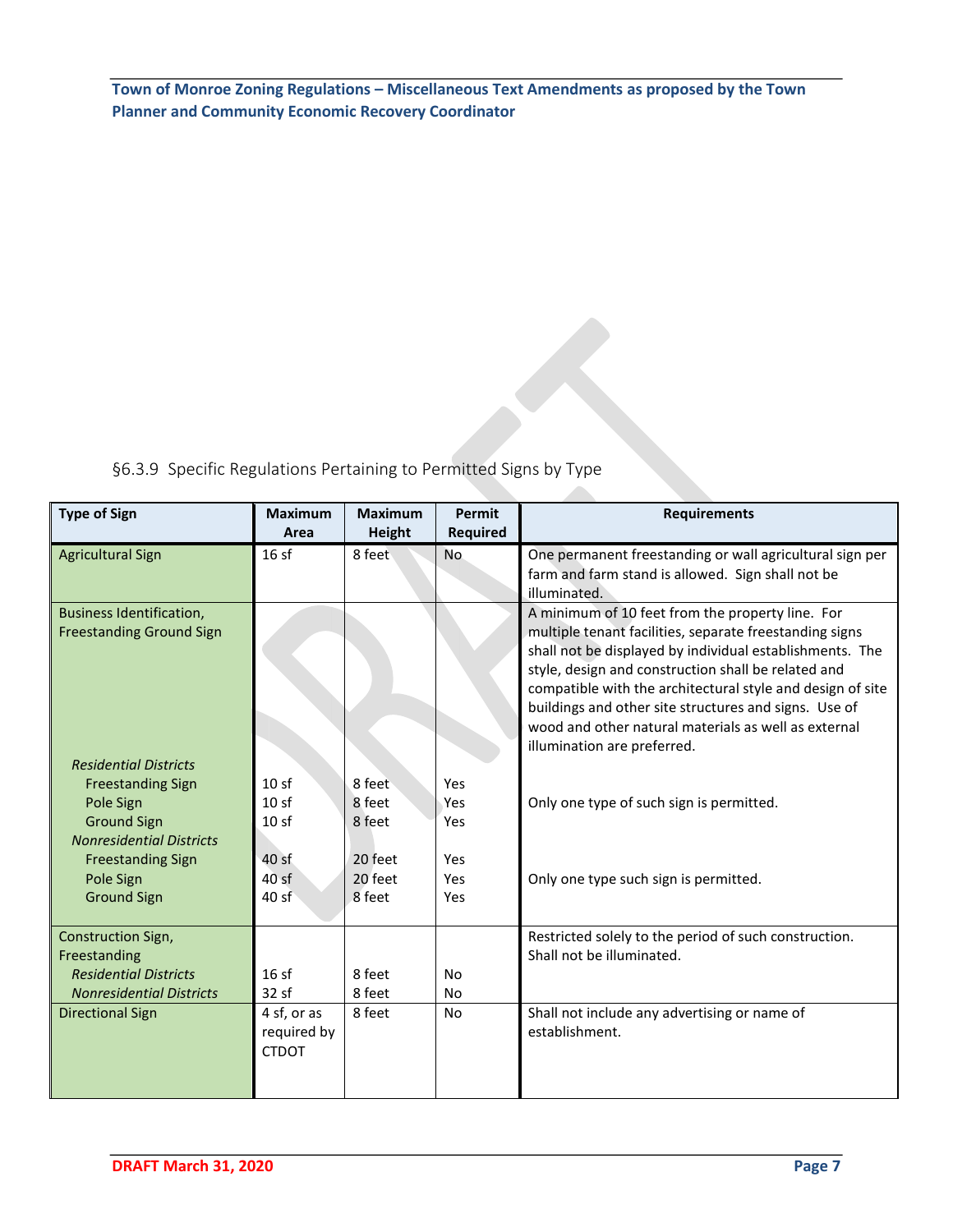| Gasoline Price Sign,<br>Freestanding                                                                 | 16sf                                    | 8 feet                                              | Yes                       | Pricing information if provided shall be incorporated into<br>otherwise permitted freestanding signs on the premises.<br>In addition, pricing signage above and attached to an<br>individual fueling station may be permitted provided the<br>area of each such sign does not exceed an area of two<br>square feet each and shall not be internally illuminated. |
|------------------------------------------------------------------------------------------------------|-----------------------------------------|-----------------------------------------------------|---------------------------|------------------------------------------------------------------------------------------------------------------------------------------------------------------------------------------------------------------------------------------------------------------------------------------------------------------------------------------------------------------|
| <b>Home Occupation Sign</b>                                                                          | 2 sf                                    |                                                     |                           | One sign (freestanding or wall mounted). Shall not be<br>illuminated.                                                                                                                                                                                                                                                                                            |
| <b>Menu Board Sign</b>                                                                               | 32 sf                                   | 7 feet                                              | Yes                       | May be freestanding or affixed to building. One Menu<br>Board Sign is permitted per drive-thru lane on a lot.                                                                                                                                                                                                                                                    |
| Name Plate Sign                                                                                      | 2 sf                                    | N/A                                                 | No                        | Shall not be illuminated.                                                                                                                                                                                                                                                                                                                                        |
| <b>Type of Sign</b>                                                                                  | <b>Maximum</b><br>Area                  | <b>Maximum</b><br><b>Height</b>                     | <b>Permit</b><br>Required | <b>Requirements</b>                                                                                                                                                                                                                                                                                                                                              |
| <b>Political Signs,</b><br>Freestanding                                                              | 6 sf                                    | 4 feet                                              | No                        | May be erected no sooner than 45 days prior to election.<br>Must be removed within seven days after election. Shall<br>not be illuminated.                                                                                                                                                                                                                       |
| Portable Sign                                                                                        |                                         |                                                     |                           | Refer to §6.3.17 for standards.                                                                                                                                                                                                                                                                                                                                  |
| Pre-View Menu Board Sign                                                                             | 16sf                                    | 7 feet                                              | Yes                       | May be freestanding or affixed to building. One Pre-<br>View Menu Board Sign is permitted per associated Menu<br>Board Sign.                                                                                                                                                                                                                                     |
| Real Estate Sign,<br>Freestanding<br><b>Residential Districts</b><br><b>Nonresidential Districts</b> | 5sf<br>8 sf                             | 8 feet<br>8 feet                                    | No<br>No                  | One sign is permitted. All such signs shall be removed<br>within seven days following actual sale or lease of<br>property. Shall advertise on property only. Shall not be<br>illuminated                                                                                                                                                                         |
| Seasonal Sign,<br>Freestanding                                                                       | 32sf                                    | 8 feet                                              | No                        | One such sign per farm, farmstore, seasonal farmstand<br>and agriculturally related use. Not to exceed 60 days in<br>any given year. Said sign must be removed when the<br>seasonal sale is over. Shall not be illuminated. Sign may<br>be located no closer than 10 feet of a street line.                                                                      |
| Special Event Sign,<br>Freestanding                                                                  | 32 sf                                   | 8 feet                                              | No                        | Not to exceed 15 days in any three -month period. To be<br>removed promptly at the end of such period. No sign or<br>device held in the air by balloon or other means and no<br>searchlights shall be permitted. Shall not be illuminated.                                                                                                                       |
| <b>Tag Sale Sign</b>                                                                                 | 6 sf                                    | 6 feet                                              | No                        | Shall not be illuminated.                                                                                                                                                                                                                                                                                                                                        |
| <b>Wall Sign</b><br><b>Residential Districts</b><br><b>Nonresidential Districts</b>                  | 10 sf where<br>permitted<br>1 sf per 1  | Attach to<br><b>Building</b><br>Façade<br>Attach to | YES<br>YES                | *Measured as a straight parallel horizontal line across                                                                                                                                                                                                                                                                                                          |
|                                                                                                      | linear foot<br>of building<br>frontage* | <b>Building</b><br>Façade                           |                           | the tenant front façade of the building between exterior<br>walls or between the center point of any shared party<br>walls.                                                                                                                                                                                                                                      |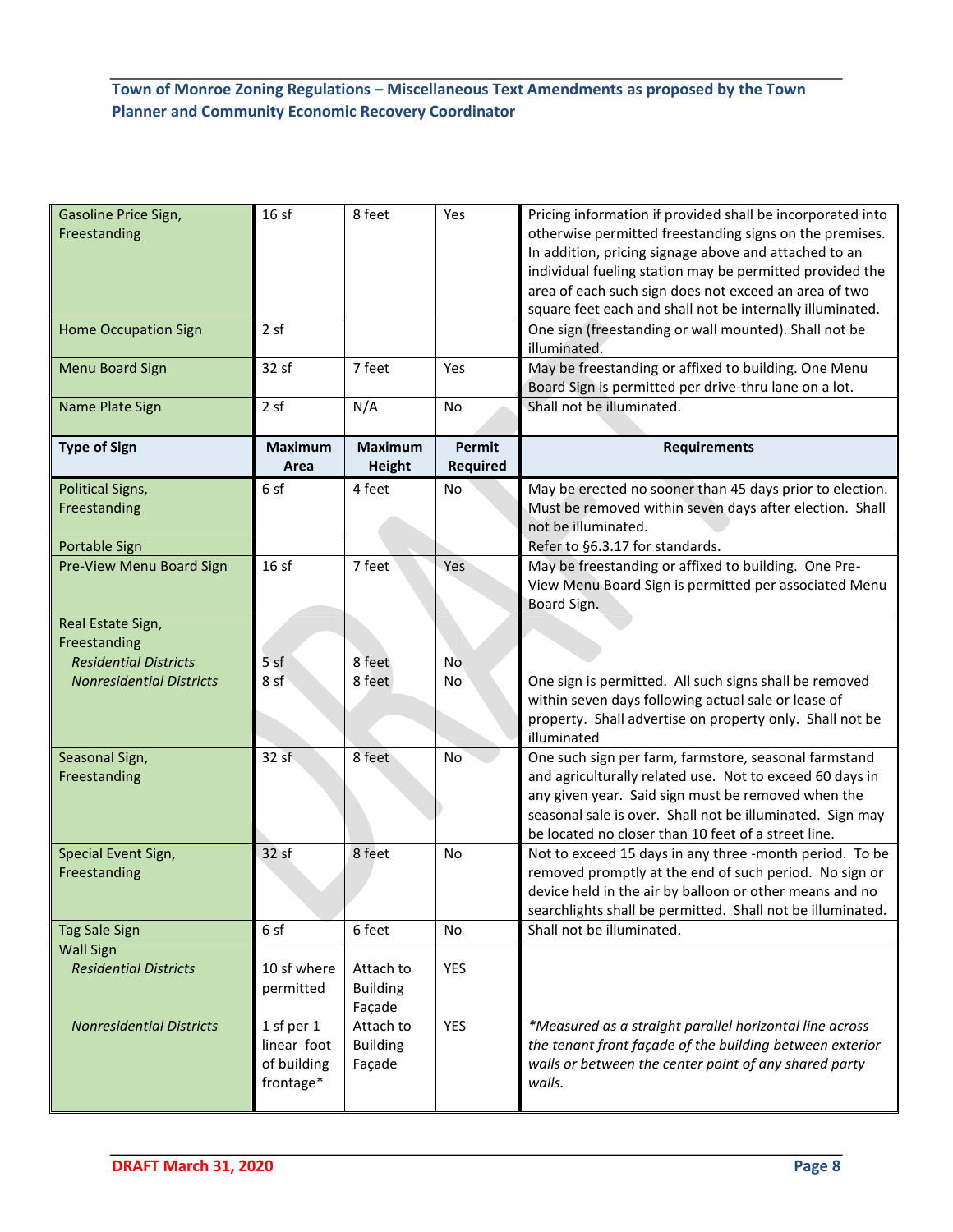#### §6.3.17 Special Requirements for Portable Signs

Portable signs shall be permitted in the Nonresidential Districts subject to the following requirements:

#### **A. Design Standards**

- (1) Only one (1) Portable sign(s) shall be permitted for an individual business or establishment and the sign content must be limited to the business, service, or goods of the establishment immediately adjacent to the sign, or to an establishment located on the upper floors of the building. immediately adjacent to the sign. Each property shall be entitled to no more than one (1) portable sign for every seventy-five (75) feet of property frontage on a public street, regardless of the number of businesses on a given property. Properties on corner lots shall only be entitled to count the frontage of the street having the principal building frontage.
- (2) The sign shall not exceed eight (8) square feet in total area based on the dimensions of a single side, and shall not be more than three (3) feet wide nor more than three (3) feet high.
- (3) Signs shall be located on the property adjacent to the front property line, and shall not obstruct a sidewalk, where one exists. Signs shall not impede or obstruct vision of vehicles at intersections or points of egress from the property. Should a sign be so placed, it shall be subject to removal by the Zoning Enforcement Officer.
- (4) Signs shall be located with the message perpendicular to the street.
- (5) Signs may be displayed only when the establishment is open for business and shall be removed when the business is closed.
- (6) Signs must be constructed of durable, weatherproof materials, including wood, metal, or composite wood or synthetic materials. Glass, paper, laminated paper, PVC pipe frames or similar materials; balloons, streamers or similar devices are not permitted.
- (7) Signs may not be illuminated. All portable signs shall be maintained in good repair including the sign frame structure, materials, and lettering and graphics.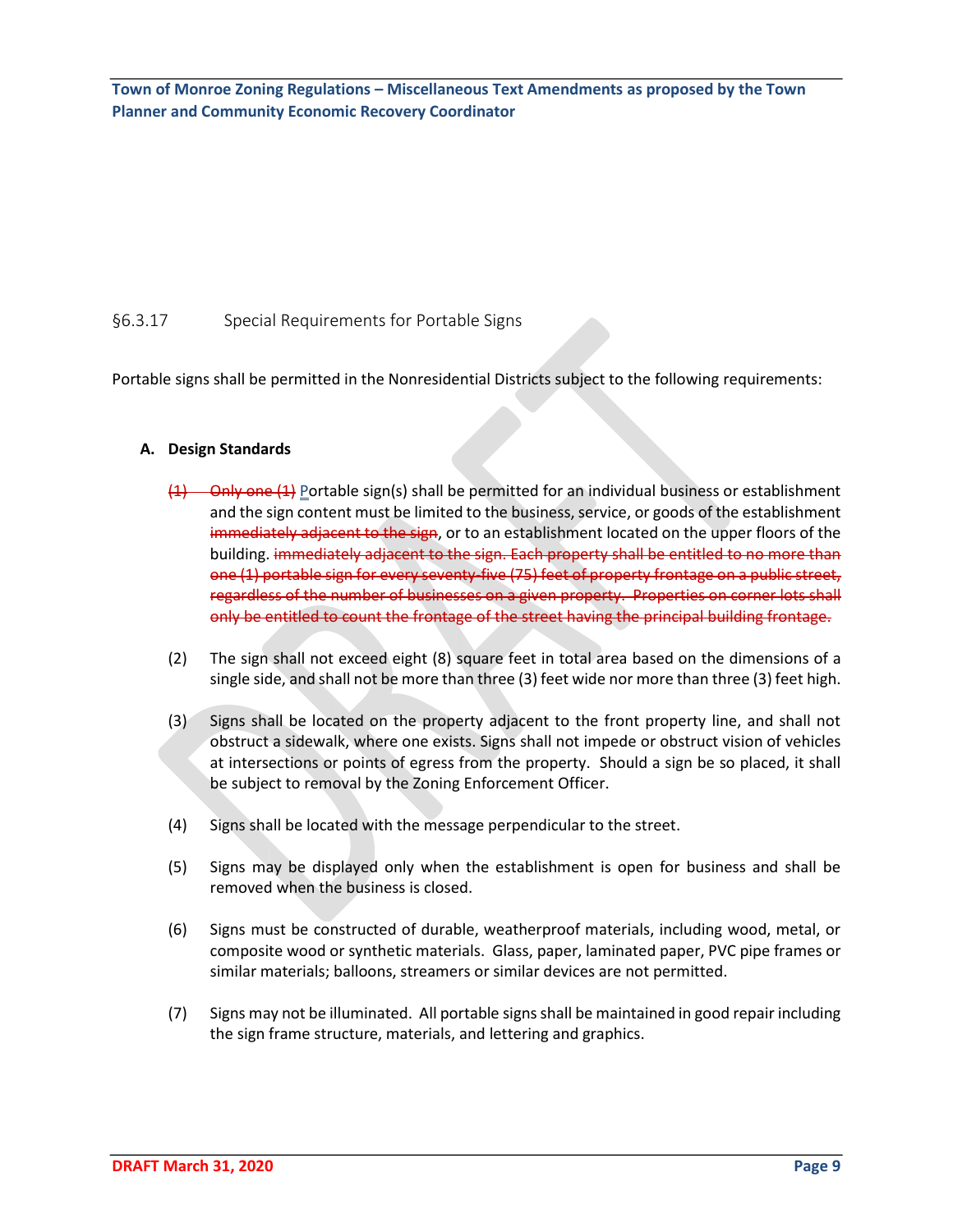(8) Signs shall be appropriately secured against movement from wind or water, but shall not be affixed, tethered or otherwise attached to any governmental sign or structure, or any utility pole or appurtenance.

#### **B. Permitting and Enforcement**

- (1) Anyone wishing to display a portable sign must file an application with the Zoning Enforcement Officer for an annual Portable Sign Permit.
- (2) Anyone applying for a Portable Sign Permit shall provide written/signed consent from the owner of the property.
- (3) Portable Sign Permits shall be issued for an operating period of one (1) calendar year, from January 1 to December 31 or portion thereof.
	- (a) The Zoning Enforcement Officer may issue on an annual basis, subject to a renewal application, a Portable Sign Permit for the following year.
	- (b) Applications for renewals will be accepted between November 30 and December 30 of each year.
	- (c) New applications made after January 1 of each year shall expire December 31 of said year.
- (4) The Town reserves the right, acting through the First Selectman or a designee, to prohibit the use of a portable sign at any time because of anticipated or actual public emergencies, conflicts or similar problems along a highway right-of-way. These situations include but are not limited to festivals, parades, road races, repairs to the street or sidewalk, or hazardous weather conditions or other emergencies occurring in the area. To the extent possible, the permittee shall be given prior written notice of the time period during which the prohibition is in effect, but failure to give notice shall not affect the right of the Town to prohibit portable signs at any time.

#### §6.3.18 Violations; Removal

Signs lacking permits from the proper authority, which have been placed within any highway or street right-of-way, may be confiscated by the Zoning Enforcement Officer and may result in the issuance of a citation.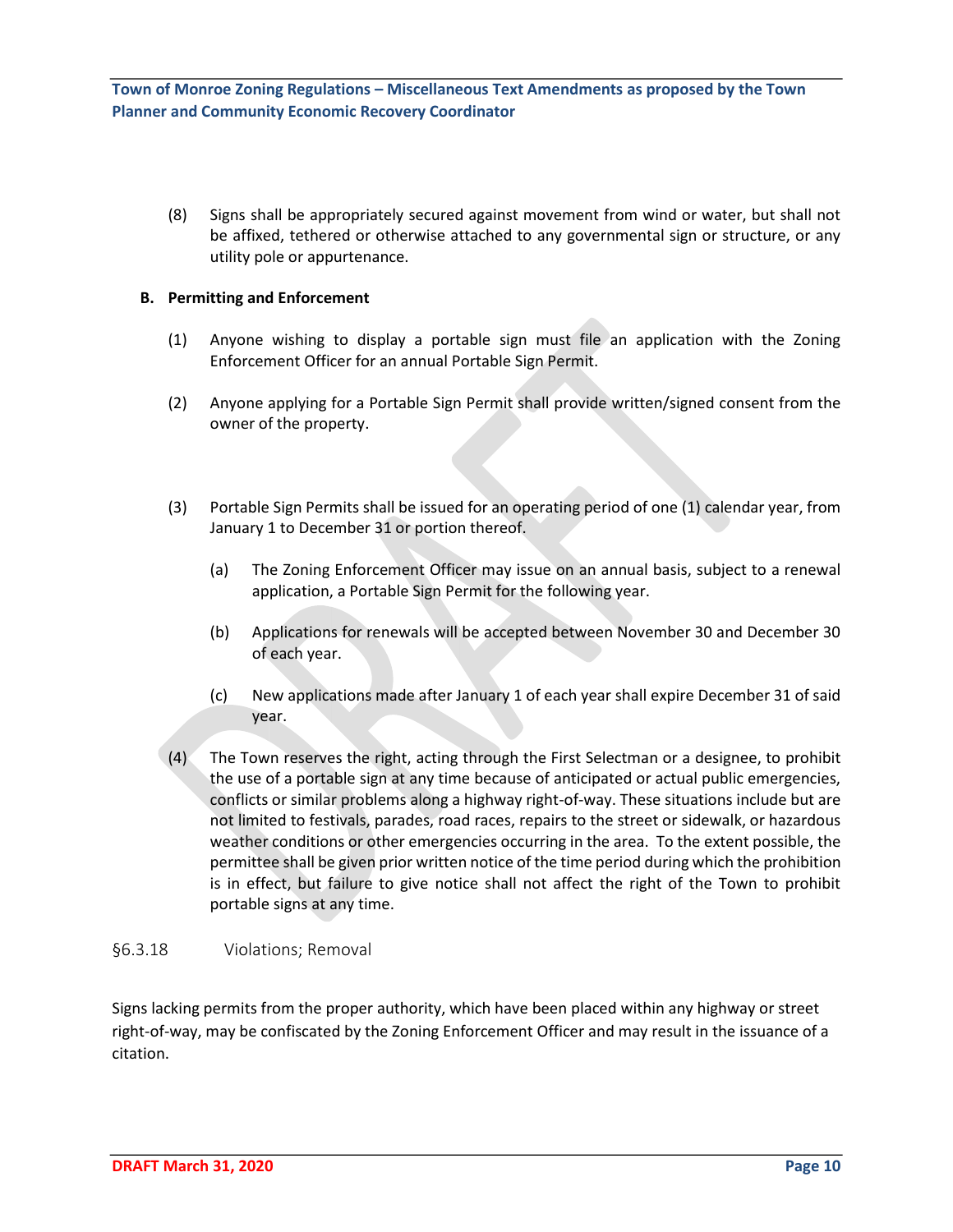#### §8.2.3 Supplemental Standards

A Special Exception Permit use shall conform to the individual supplemental standards and requirements below, where applicable, in addition to the general standards set forth above and all other regulations for the zoning district in which the Special Exception Permit use is located. In all cases, whichever regulations are more restrictive shall apply.

#### **A. Automobile Service Shop, Automobile Body Shop and/or Gasoline Stations**

- (1) Temporary storage of facility and customer repair vehicles:
	- (a) In a B-2 District, no vehicles shall be stored outside with the exception of one (1) facility service vehicle and no more than seven (7) customer vehicles scheduled for repair or service.
	- (b) In an I-2 District, facility service vehicles and customer vehicles scheduled for repair or service, on premises for more than seven (7) days, shall be stored in a designated area as set forth on the approved development plan, which area shall not be forward of the principal building closest to the street and shall be screened from abutting streets and properties. No more than twenty-four (24) such customer vehicles shall be permitted to be temporarily stored at any given time.
	- (c) Designated temporary storage of facility and customer repair vehicles shall be in addition to required minimum off-street parking spaces.
- (2) An automobile body shop is not permitted, except in an I-2 District.
- (3) No inoperable, non-registered or disassembled automobile, or portions thereof, shall be stored or parked outside for any period except in an area designated and approved by the Commission subject to appropriate screening and buffering. A maximum number of such vehicles shall be specified by the Commission.
- (4) Car washes shall be permitted as an accessory use only where all wash water effluent is collected and recycled within the car wash building. Retail car washes shall not be permitted except in a B-2 District.
- (5) Gasoline and motor fuels sold may be dispensed by self-service or a station attendant at a location designed and approved for such use.